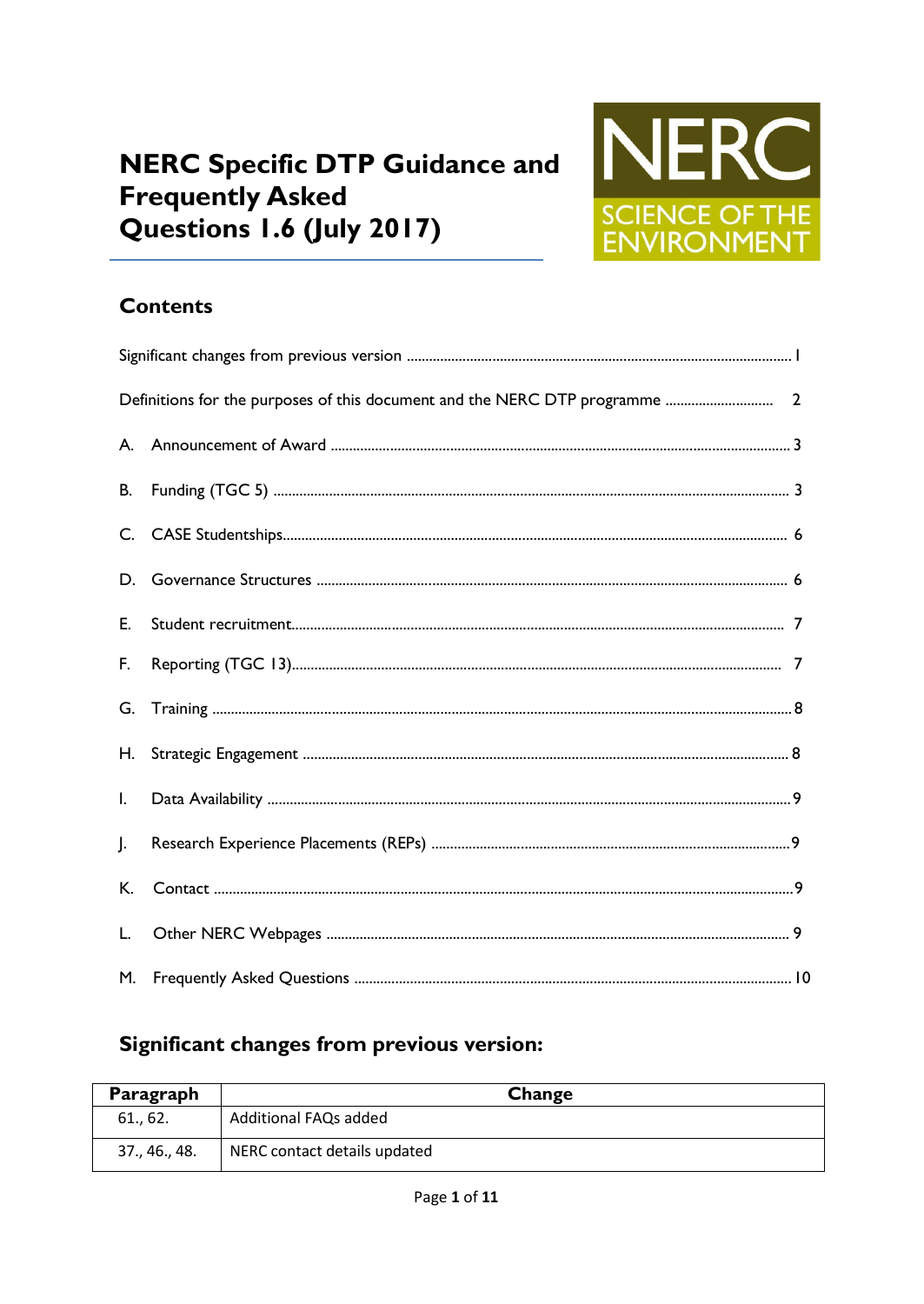#### **Definitions for the purposes of this document and the NERC DTP programme:**

**NERC Doctoral Training Partnerships (DTPs):** DTPs are institutions or consortia offering responsive mode NERC funded PhD studentships. DTPs are outstanding clusters of excellence providing world-class PhD training and offer studentships in a range of areas from the NERC science remit.

**Notional Studentships:** This is the minimum number of studentships that NERC expects to be supported within each student cohort within each DTP. It is the number used to calculate the value of Doctoral Training Grants. There is not necessarily a 1:1 relationship between the number of studentships awarded and the number of students supported because of the flexibility in the funding awarded. Each NERC DTP has been awarded a set number of notional studentships and each DTP has provisionally been awarded funding to support five student cohorts.

**Administrative Lead Partner:** Each DTP will contain an Administrative Lead Partner. This organisation will be the main point of contact between NERC and the DTP and will receive the DTP funding awarded. This position should not be interpreted as recognition of a dominant partner which will host the majority of the studentships.

**DTP Partner:** A DTP partner is any organisation other than the Administrative Lead Partner that is involved with a NERC DTP.

**CASE Partner:** CASE Partners are a type of DTP Partner that provide individually linked doctoral students with a first-rate, challenging research training experience, within the context of a mutually beneficial research collaboration between academic and partner organisations in the private, public and civil society sectors. Non-academic partners within a DTP may act as CASE partners.

**Cohort:** The term cohort is used throughout this document to describe groups of students linked by a shared characteristic. The term Cohort covers a wide-ranging number of student groups but each use will be accompanied by a prefix clarifying the exact definition. Common usages and definition for this programme have been included below: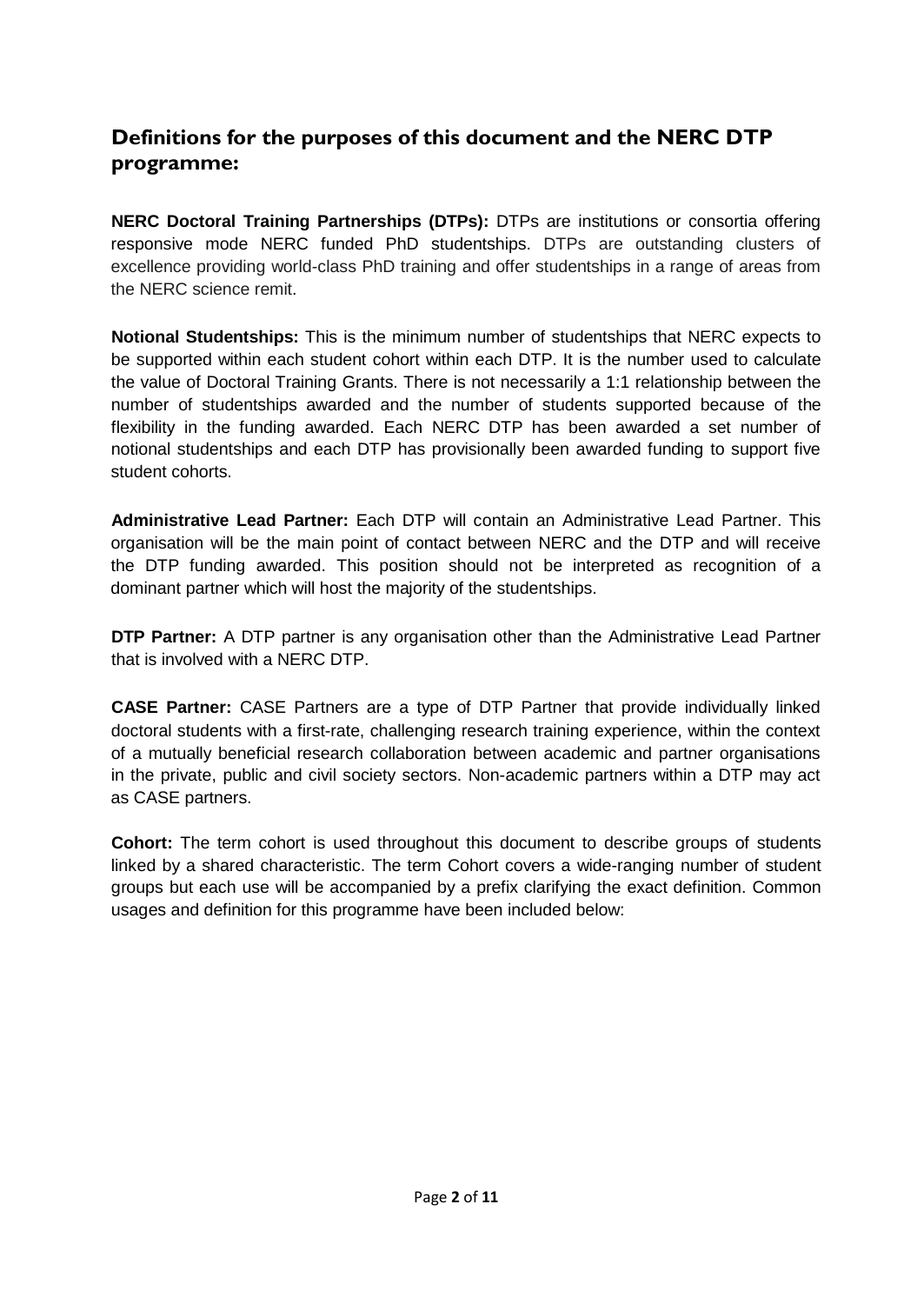- DTP Cohort: All students within a DTP at any given time
- Annual Cohort: All students within a DTP that began their studentships within the same academic year
- **TGC:** Where appropriate, relevant Training Grant Conditions (TGCs) and sections of the associated guidance (Section No. & Name) from these documents will be referenced within this document.

#### **A. Announcement of Award**

1. An announcement letter and payment schedule (which is available to download via Je-S) will usually be available at least two months prior to the scheduled first payment of the grant. Grant holders will be notified of additional funding streams subsequently added to the grant via notification letters (also available to download via Je-S).

### **B. Funding (TGC 5)**

- 2. NERC expects DTPs to meet the costs of supporting their students from within the cash limit of their training grant. The DTP can allocate these funds flexibly and may, for example, part-fund students with other Research Councils or with partners in the public, private or civil-society sectors.
- 3. A new funding stream will be added to the initial doctoral training grant (DTG) for each annual cohort covering the full amount per notional studentship awarded to the DTP per annual cohort and payments will be profiled over time as per normal NERC grant practice. The first payment from each grant will be made following receipt by NERC of the starting certificate and the first payment of each subsequent funding stream will coincide with the start date of its annual student cohort. The DTG will be paid to the Administrative Lead Partner.
- 4. Each DTG will require a Final Expenditure Statement (FES) **(TGC 9)**. The FES details expenditure incurred over the full period of the grant and must be received within three months of the end of the grant. The final payment of the grant will not be made until the FES has been received by NERC. Once the FES has been received by NERC, and expenditure incurred has been reconciled against made, the statement will be considered as final.
- 5. Training grant payments will be made quarterly over the four year lifespan of each annual cohort. The first payment for the first cohort will be made following receipt of the starting certificate from the DTP Administrative Lead Partner. The first payment from the additional funding streams for each subsequent annual cohort will be made in September. Payments for NERC DTGs are made in advance.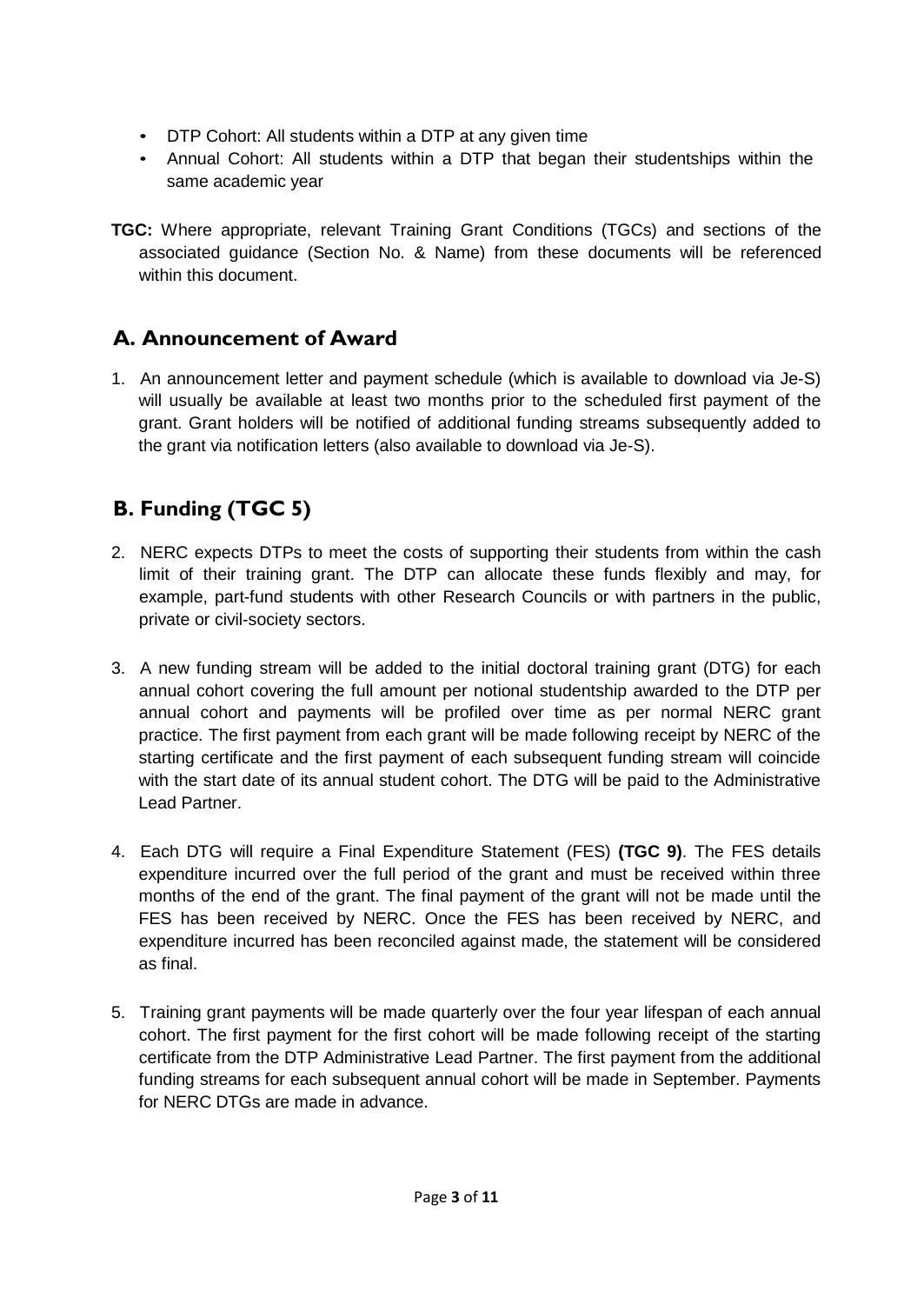- 6. Funding will not be released early to support students that begin their studies at the DTP ahead of the funding start date but a student may start before the funding period with any costs incurred covered from other sources.
- 7. The funding provided for NERC DTPs will cover studentships for up-to four years or the part-time equivalent. The DTPs may offer studentships with shorter lifetimes than this at their discretion and taking into account the individual student's best interests, but studentships must not be shorter than three years in length.
- 8. Funding of £1500 is available for each notional studentship to contribute toward the management costs related to the running of each DTP. This funding will be paid in full for each cohort a minimum of two months ahead of the cohort start date and will be added to the existing DTP DTG. These Management Fees should be included in the FES for the DTG they have been added to.
- 9. Each DTP will last a provisional eight academic years supporting five annual intakes of 4 year studentships. Each DTG will therefore include at least five funding streams over the lifetime of the DTP. This time period spans nine of NERC's financial years.
- 10. If NERC are required to make adjustments to any DTP awards it will do so in a way that does not impact on the funding for individual students that have already begun their PhD training.
- 11. Unallocated funding remaining from a NERC DTP Training Grant can be used to assist with the administration of training **(TGC 5).** Please note, the Terms and Conditions for DTP awards have been updated online to reflect this position.
- 12. Information regarding the agreed RCUK minimum stipend and indicative fee rates are published annually on the RCUK [Funding for Research Training webpage.](http://www.rcuk.ac.uk/skills/training/)
- 13. Training grants will consist of the basic costs outlined on the website above but the funding will be indexed to allow for enough funds to cover yearly increases in the maintenance grant and fees. The indexation rate over the four years of the training grant will be informed by the most current Treasury GDP Deflators in place when preparing the award. The forecast GDP Deflators may be different from the final rate on which the cross-council maintenance grant and fees levels are based each year; the flexibility in training grant funding should be used to manage any differences.
- 14. For those eligible for full studentships, in order to qualify as a NERC DTP student, at least 50% of the funding for a studentship must be provided for by NERC. Students who are funded from other sources are eligible to be part of DTP activities but do not qualify as NERC students.
- 15. Virement between NERC DTGs is not permitted but students can be supported from multiple NERC DTGs, including those awarded pre-DTP, from any of the standard headings. DTPs should use the flexibility within their DTGs to manage funding for all their NERC funded students, avoiding the need to request no-cost extensions to individual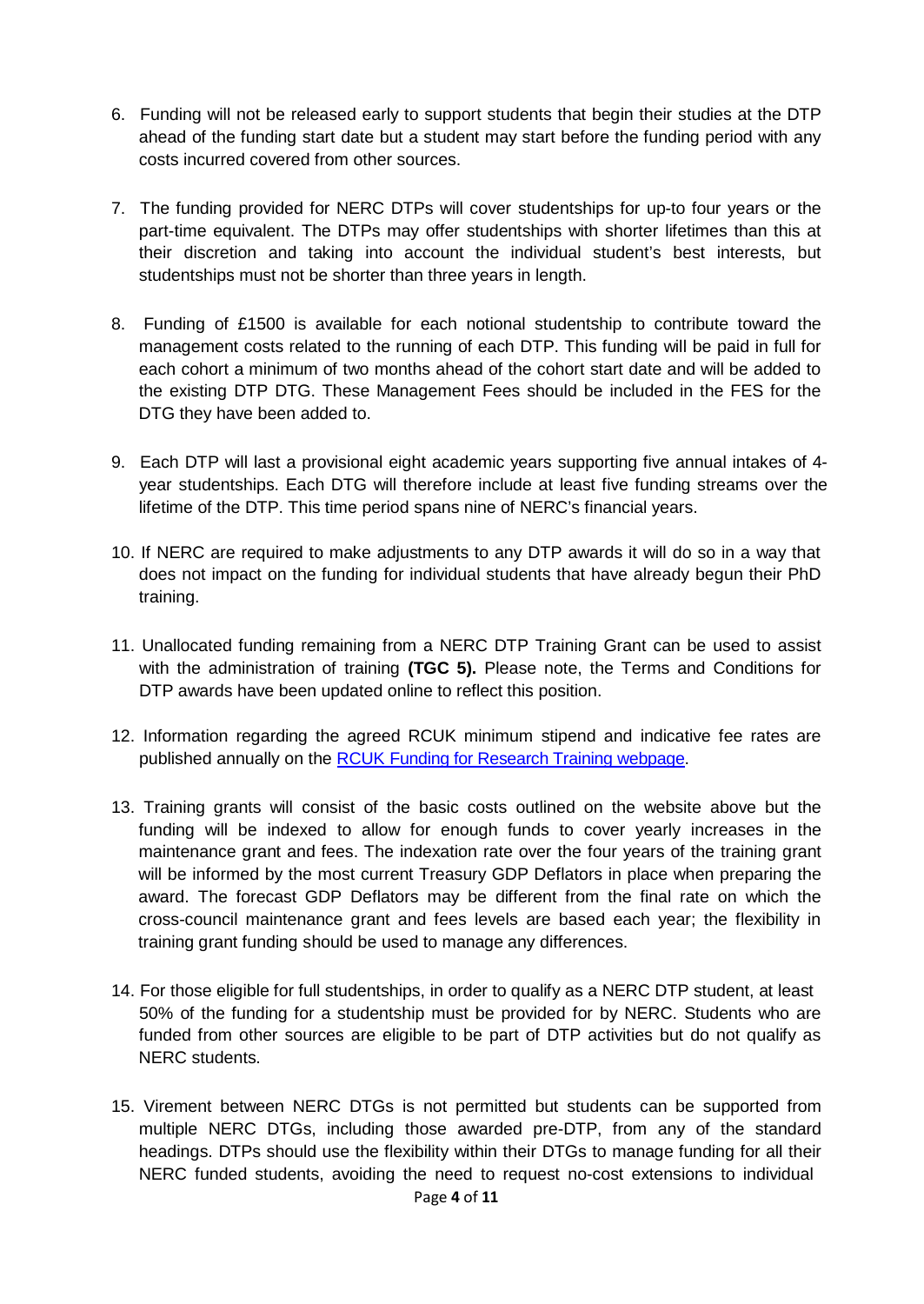DTGs.

- 16. Virement between all headings within the main DTG is permissible (Stipend, Fees & RTSG). Please note, virement between additional fund headings such as Disabled Students Allowance, etc. is not allowed. Funding allocated under these headings must be used solely for the purpose for which it was awarded.
- 17. Please remember that all expenses must constitute a justifiable use of public money and may be audited over the lifetime of the DTP programme.
- 18. Eligible students must receive the RCUK National Minimum Doctoral Stipend appropriate for the current year of study (see [RCUK Funding for Research Training\)](http://www.rcuk.ac.uk/skills/training/).
- 19. London Allowance **(TGC 5 & 10. London and Other Allowances)**: NERC will contact the DTPs shortly after each annual cohort begins to confirm the number of students within that cohort eligible for London Allowance. Following confirmation of this information, an additional funding stream will be added to the DTG providing these funds, which will be paid in the same manner as other DTG payments. The first payment for London allowance will be made with the second payment from the annual cohort's funding stream and NERC will provide funding to cover the amount in arrears for the first quarter with this payment. Prior to this first payment for London Allowance the DTPs are expected to use the flexibility within their training grants to cover these costs. NERC offer £2000 p.a. for London Allowance and, as this is a supplement to the stipend of NERC students, is not available to fees-only studentships.
- 20. To be eligible for London Allowance (**TGC5**) a student must undertake the majority of their studentship within an eligible London location, usually whilst based at a London institution. A student undertaking a temporary placement in London as part of their PhD would not be eligible for London Allowance. London Allowance will not be awarded retrospectively and additional costs incurred relating to London Allowance should be managed using the flexibilities within the training grants.
- 21. Research Councils UK (RCUK) Disabled Students' Allowances (DSA) are intended to help with additional expenditure for the costs of study-related requirements that may be incurred as a result of disability, mental health problem or specific learning difficulty that means additional support is needed to undertake a Research Council funded studentship. The allowances can cover the cost of non-medical personal assistance, items of specialist equipment, extra travel costs and general expenses. Research Organisations should undertake the assessment of need and provide costs for the student when they are required. Research Organisations will be able to claim back eligible costs at the end of the academic year by submitting a completed DSA claim form to the Research Councils by 31 October. Further advice and DSA forms can be found on the [RCUK Funding for Research Training webpage.](http://www.rcuk.ac.uk/skills/training/)
- 22. In June 2014, NERC provided each DTP with £1000 to assist with meeting attendance costs for DTP staff to attend NERC-organised DTP meetings. This funding was provided as a one-off payment un-associated with a DTP DTG and will not be recurring.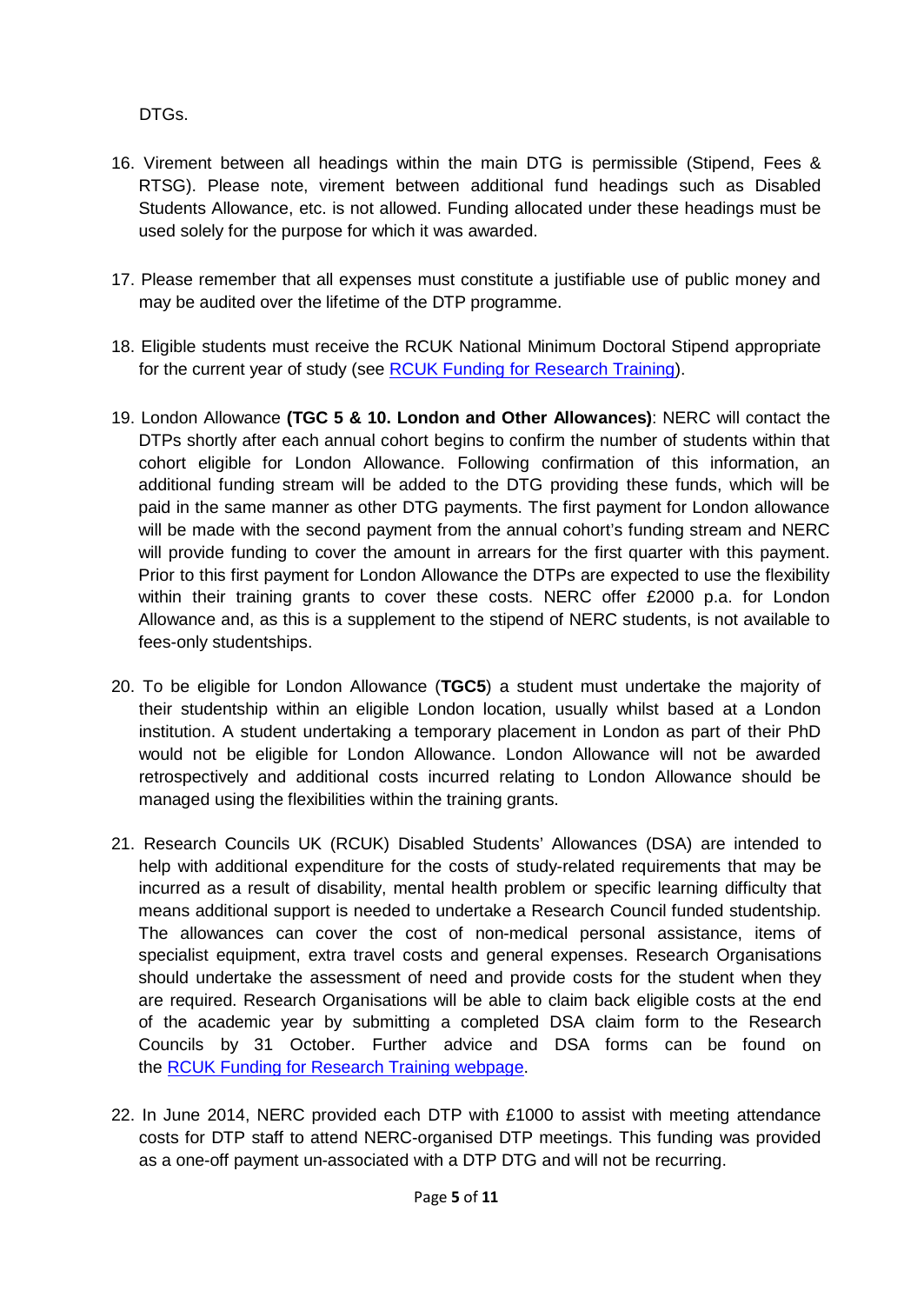### **C. CASE Studentships**

- 23. CASE studentships provide NERC doctoral students with a first-rate, challenging research training experience, within the context of a mutually beneficial research collaboration between academic and non-academic partner organisations in the private, public and civil society sectors.
- 24. Any and all non-academic partners within a DTP may act as CASE partners within that DTP provided they meet CASE eligibility requirements, namely:

*Any non-academic organisation within the public, private or third sector that has research and/or end-user interests in NERC's remit is eligible to act as a CASE partner within a DTP. This includes private industry, the research organisations of the nationalised industries, public bodies such as regional water companies, county planning offices and public sector research establishments (PSREs). Higher Education Institutes are not eligible to act as CASE partners.*

*International organisations are able to act as CASE partners in some instances – DTPs are advised that to be eligible as a CASE partner, international organisations must be able to provide the student with an opportunity to gain skills that could not be provided by a UK-based partner.*

- 25. NERC requires the CASE partner to supplement the studentship by a minimum of £1000 p.a. for a minimum of three years. For new studentships starting from 2016/17, this payment should be made to the lead Research Organisation to supplement the RTSG element of the studentship and not paid to the student directly.
- 26. It is mandatory that students spend a part of their training (between three and eighteen months) with the CASE partner. This placement represents an important contribution to the training of the student and should provide specific training or access to capabilities and expertise not available at the academic partner.
- 27. NERC does expect to see diversity of CASE partners (as appropriate to individual student needs) and this diversity will be monitored through the annual reporting system.

### **D. Governance Structures**

28. Each DTP is expected to have a lead operational manager and senior management body with overall responsibility for the effective governance of the DTP and its funding from NERC. DTPs must be able to demonstrate to NERC that robust and transparent governance arrangements are in place.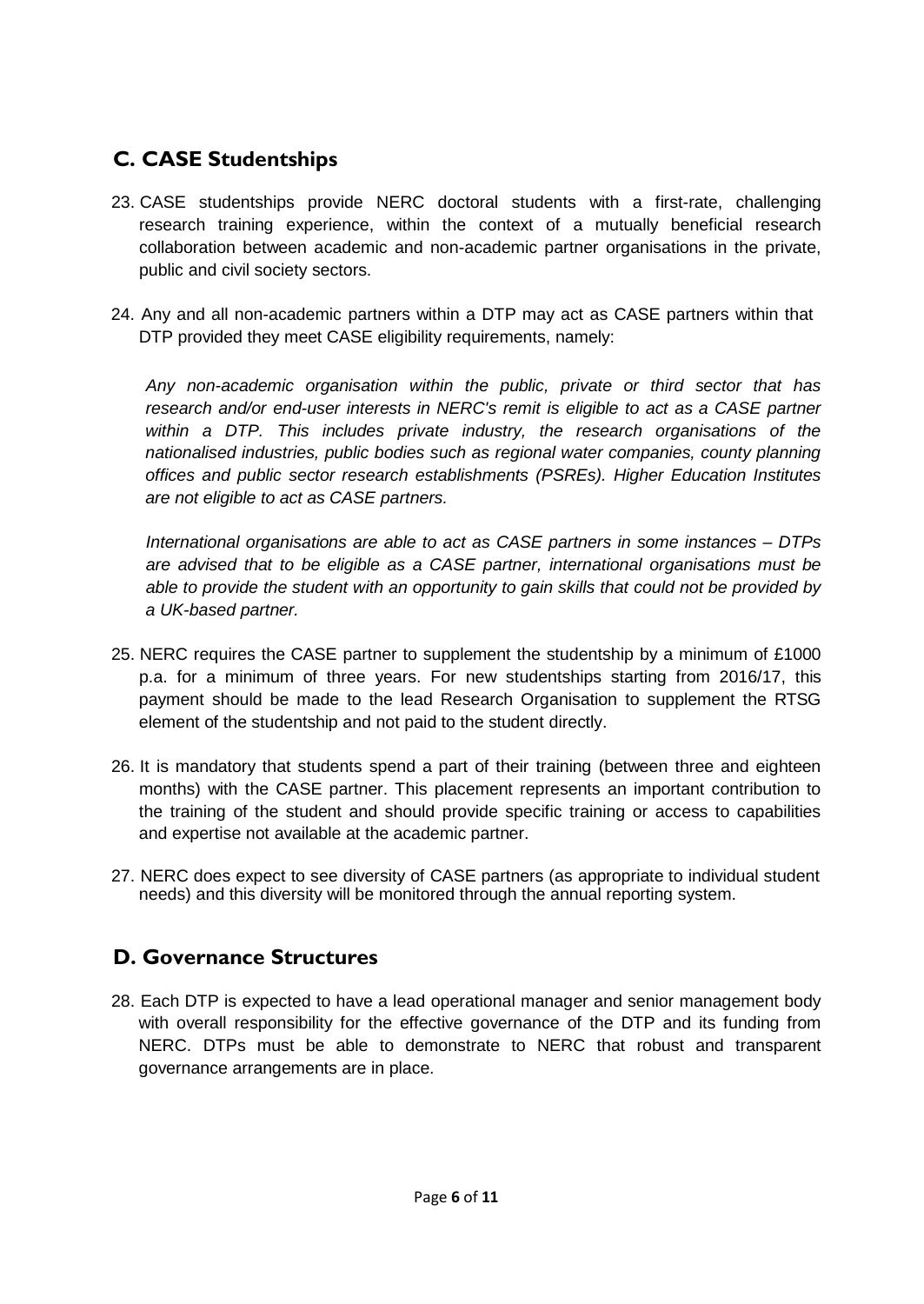- 29. It is expected that DTP students should have the opportunity to be involved in the management/running of activities of the DTP.
- 30. All applications for NERC studentships based at the DTP must be administered through the DTPs. If an applicant has a complaint or concern regarding their application, it is essential that they raise this through the DTP's own complaints and appeals procedure at the earliest opportunity.
- 31. Should a student leave early, a DTP may replace this student if sufficient funds are available within the DTG. If necessary, funding can be drawn from another DTG or funding source.

#### **E. Student recruitment**

32. As of 2016, all NERC DTPs (and CDTs) have agreed to adhere to a universal studentship offer acceptance date which will be agreed each year. For the 2016/17 intake this deadline is Wednesday 16 March 2016 at 12pm. Applicants for studentships will not be obliged to accept a NERC DTP studentship offer before this date unless they wish to do so, thus giving them the opportunity to make informed choices between multiple offers. DTPs will still be able to recruit after this date.

## **F. Reporting (TGC 13)**

- 33. Each NERC DTP DTG will require a Final Expenditure Statement upon completion. The final payment for the DTG will not be made in advance as normal but will be made in arrears following receipt and verification of the FES. If the FES is not received within three months of the end of the award, NERC will recover 20% of the expenditure incurred on the grant. If it has not been received within six months after the end of the award, NERC will recover all expenditure except where NERC has given prior agreement to a postponement.
- 34. In cases where payments still need to be made after the end date of the DTG, for example, because of sickness, maternity or part-time working; a grant end date extension should be requested by submitting a Grant Maintenance Request in Je-S (in plenty of time prior to the end date) to cover any required payments. Once an expenditure statement has been received and the expenditure incurred has been reconciled against payments made, it will be considered as final. Costs arising from maternity, additional paternity or adoptive leave or sick leave should be identified in the absence heading of the statement. DTPs are expected to use the flexibilities within their other DTGs to manage these costs in the majority of cases however.
- 35. NERC reserves the right to require the Research Organisation to complete and submit a statement of expenditure at any time during the course of the DTG, or to provide supplementary information in support of an interim or final expenditure statement.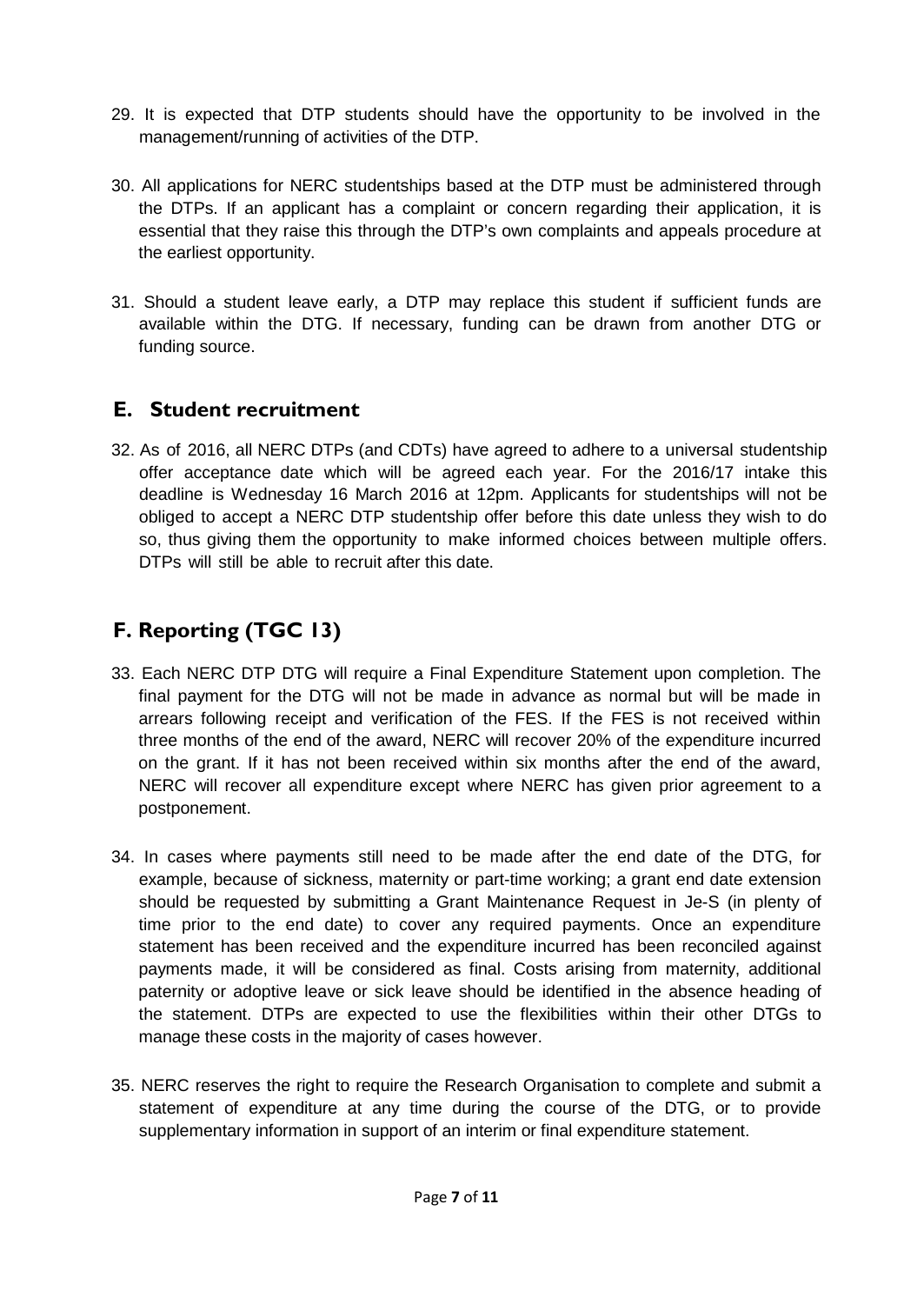- 36. NERC require that the DTPs submit an offline annual report with the intention of providing NERC with data regarding external collaborations, CASE involvement, student research outputs and training, supervisor development and any additional issues arising affecting the DTP.
- 37. NERC should be notified of any major changes to DTP governance or programme structure by submission of a Significant Change Form electronically to [researchcareers@nerc.ac.uk.](mailto:researchcareers@nerc.ac.uk) This form will be reviewed by at least two members of NERC's Training Advisory Board before a change is approved by NERC.
- 38. In addition to the aforementioned reporting, DTPs will be required to host formal and informal visits from NERC. Partnerships will be provided information about these visits in a timely manner by NERC.
- 39. There is a four-year submission period for all NERC DTP students including those funded for four years. Students who submit after this period will count against the host RO's four-year submission rate. Submission rates will be monitored over the lifetime of the DTPs.
- 40. Should a student have undertaken a period of abeyance (maternity leave, illness, etc.) or have changed to part-time working, the studentship end dates and expected submission date should be extended accordingly in the Je-S SDP to accommodate these changes without affecting the submission rate.

### **G. Training**

41. There are no restrictions on the involvement of students not funded by NERC with training offered as part of the NERC DTP programme. However, this involvement must not be to the detriment of the training experience of the NERC-funded students within the DTP.

### **H. Strategic Engagement**

- 42. NERC does not wish to cultivate a direct relationship with its students and expect partnerships and individual supervisors to act as agents on NERC's behalf for the majority of communication between NERC and DTP students. Partnerships and individual supervisors should encourage their students to engage with NERC activities and opportunities as an important aspect of their professional and technical development.
- 43. In order to provide a mechanism for businesses and others to source new research developments with commercial potential, RCUK have launched [Gateway to](http://gtr.rcuk.ac.uk/) Research (GtR). GtR provides information on NERC's investments in research including training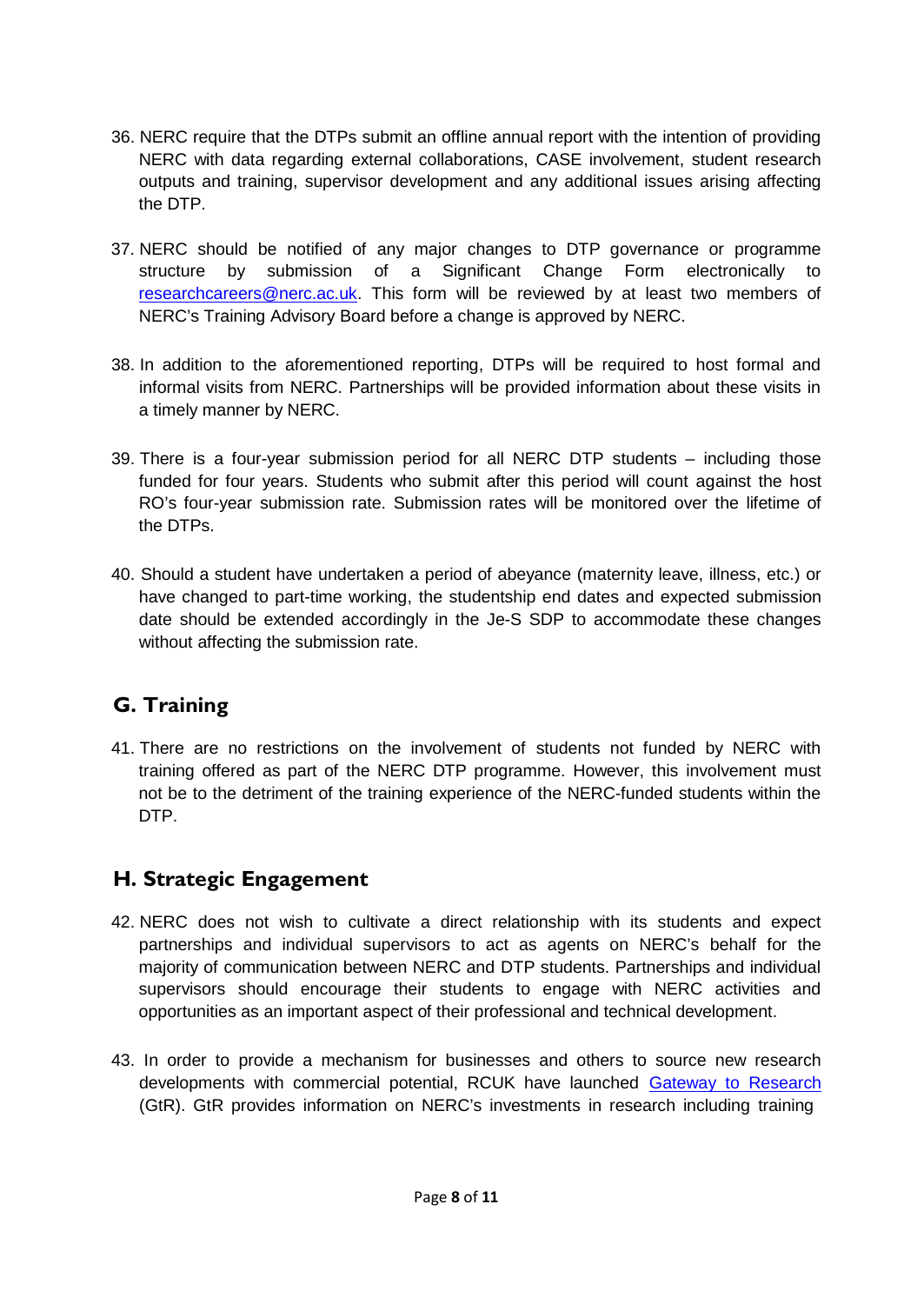grants and will contain information regarding the NERC DTP awards. Further information on GtR is available on the RCUK website linked to above.

### **I. Data Availability**

44. It is NERC policy to increase the visibility and awareness of environmental data and to improve their management as a resource. The DTP should therefore ensure that NERC Designated Data Centres are aware of significant datasets generated, or to be compiled, under the award so that their long-term stewardship can be planned.

### **J. Research Experience Placements (REPs)**

45. From 2015 onwards, NERC will allocate funding for REPs to each DTP award. NERC recognises that there is a shortage of individuals with quantitative skills coming into environmental science. The REPs are aimed at addressing this shortage by offering funding for summer placements, which focus on encouraging undergraduate students who are studying quantitative disciplines outside NERC remit to consider a career in environmental research. REPs should be used to attract students to the research areas corresponding with the host DTP. Although the funds will be allocated to the lead organisations of each DTP, NERC expect REPs to take place across training partners within each DTP to ensure they are aligned with the most active and relevant research departments present.

### **K. Contact**

- 46. For any queries regarding the DTPs please contact the NERC [Research Careers Team.](mailto:researchcareers@nerc.ac.uk)
- 47. Queries relating to the Je-S system (including FEC queries) should be directed to the [Je-](https://je-s.rcuk.ac.uk/Handbook/Index.htm)[S Helpdesk](https://je-s.rcuk.ac.uk/Handbook/Index.htm)
- 48. All queries concerning doctoral training grant administrative issues should be submitted to the [NERC Research Careers](mailto:researchcareers@nerc.ac.uk) mailbox.

### **L. Other NERC Webpages**

- 49. [NERC Strategy](http://www.nerc.ac.uk/latest/publications/strategycorporate/)
- 50. [NERC Science](http://www.nerc.ac.uk/research/portfolio/remit/) Remit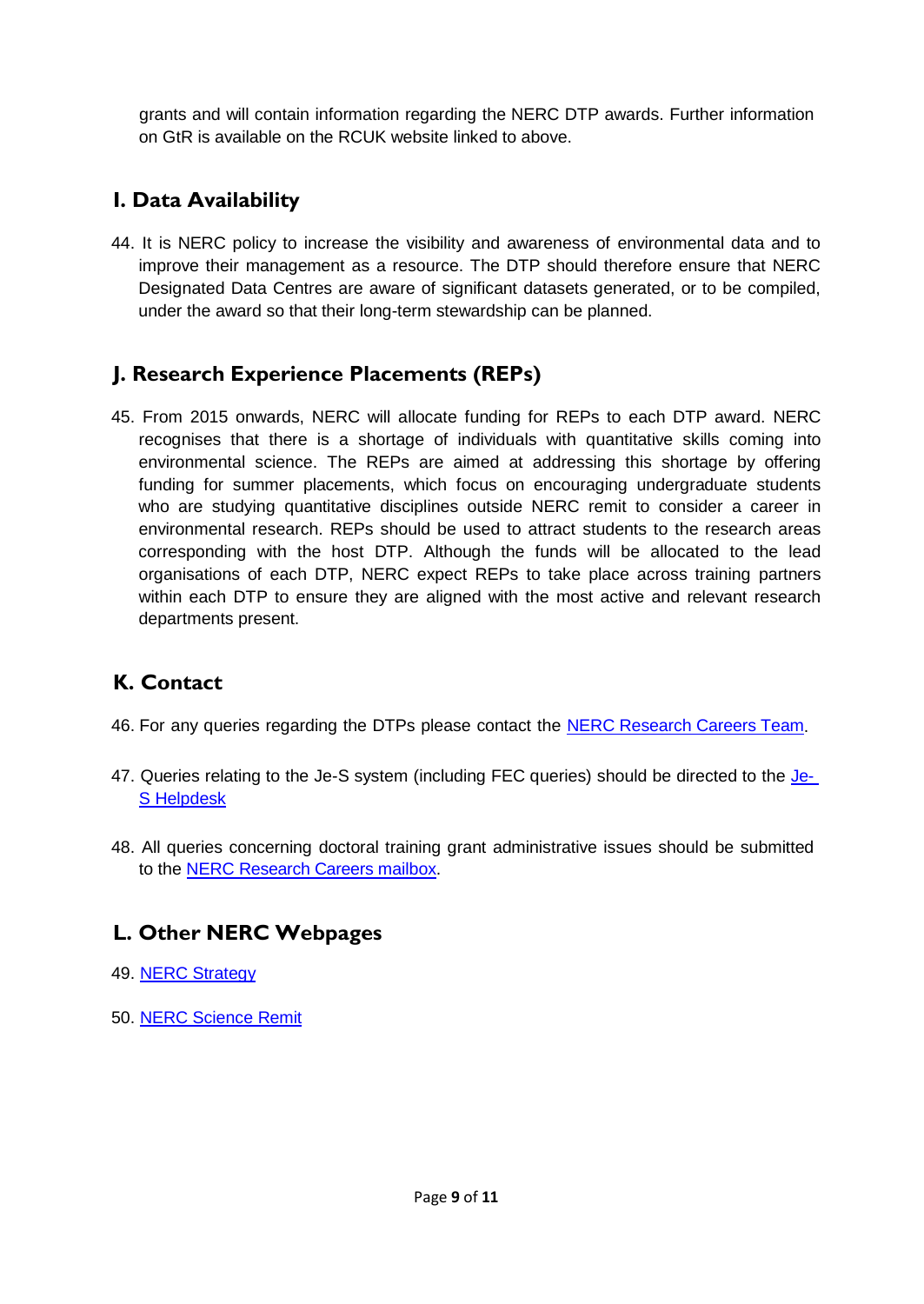- 51. Current [Opportunities](http://www.nerc.ac.uk/funding/application/currentopportunities/)
- 52. [NERC Complaints](http://www.nerc.ac.uk/about/enquiries/complaints/) Procedure
- 53. [NERC Scientific](http://www.nerc.ac.uk/research/sites/facilities/list/) Services and Facilities
- 54. [NERC Data](http://www.nerc.ac.uk/research/sites/data/) Centres

#### **M. Frequently Asked Questions**

*55. Can supervisor costs be drawn from a NERC student's RTSG? For example, to allow the supervisor to instruct the student in the field at the start of a fieldwork season.*

Yes, supervisor costs can be drawn from a NERC DTP student's RTSG where appropriate. NERC expects all use of funds in this manner to be in the student's best interest and to be for the benefit of their research and training development. The mechanism for handling funding at this level is at the DTP's discretion but, as with all NERC funding, proper financial management and accountability for use of public funds must be considered at all times.

Where possible NERC encourage supervisors to draw this funding from other sources or centralised DTP funding so as not discourage or disadvantage students from undertaking expensive projects requiring significant, hands-on supervisor input.

Supervisor costs of this nature must be directly linked to the student's research and training development. For example, costs to support a period of supervisory instruction in the field would be permissible but costs to support the supervisor to attend a conference alongside the student would not.

*56. Do the NERC DTPs have to have 30% of the student starts each year awarded as CASE studentships?*

No, NERC require 30% of all student starts over the entire lifetime of the DTPs to be awarded as CASE.

*57. Can NERC Research Centres act as CASE partners for DTP students?*

Yes, NERC Research Centres can act as CASE partners and must comply with all of the standard requirements for this scheme.

*58. Where there is more than one CASE partner on one studentship, do* all *partners each have to contribute £1000 p.a. and provide a minimum 3-month placement?*

No, the minimum partner contribution to a CASE studentship *as a whole* should be £1000 p.a. and at least 3 months' placement. This minimum requirement can be met collectively by multiple CASE partners.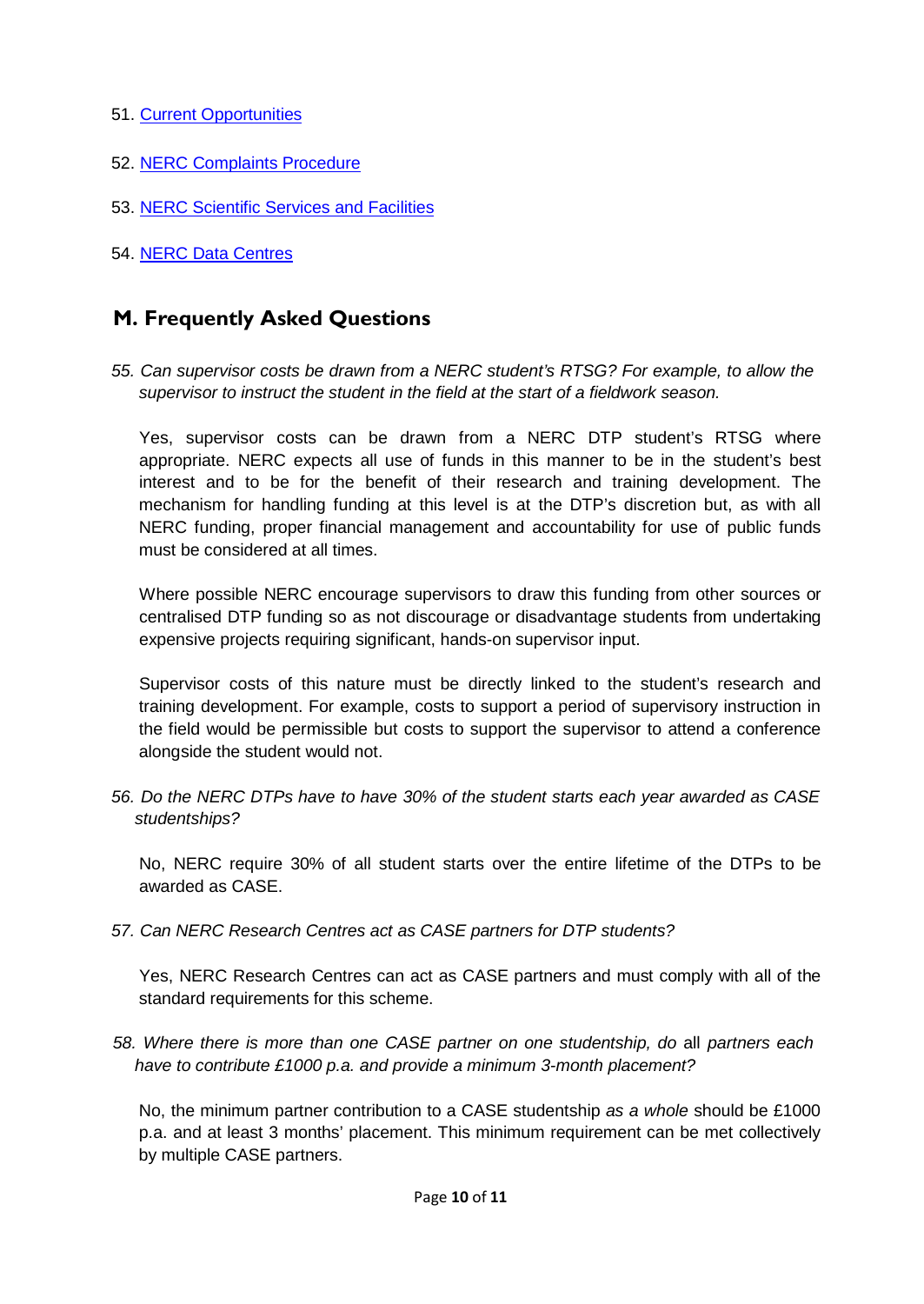*59. Do the recent changes to the way in which CASE partner financial contributions are made (i.e. paid directly to the RO for the purpose of supplementing the RTSG) affect payments for existing studentships?*

No, the new rules regarding CASE partner financial contributions will only come into force for new studentships starting in the 2016/17 academic year. This in line with the implementation of these changes for the 2015 Industrial CASE competition.

*60. Do fees-only students qualify as NERC students, even though less than 50% of their studentship is paid for by NERC?*

Yes, EU fees-only students will still qualify as NERC students and can be included in the DTP's notional studentship headcount. For a fees-only student, *all* the student's fees bust be funded by NERC.

*61. Is it possible for a fees-only student to convert to a full award during their PhD if they acquire the status of being ordinarily resident for three years during the course of their studies?*

No, under the harmonised RCUK Terms and Conditions of Training Grants students' status at the point of registration dictates their eligibility for a fees-only or full award for the duration of their studentship.

#### *62. Is it possible for DTP students to transfer to another Research Organisation?*

Yes, students may transfer to a different Research Organisation where it is essential for their training (e.g. when a supervisor is moving and no appropriate alternative supervision is available) and should be by agreement between the Research Organisations involved. The SDP should be updated accordingly to reflect the new submitting/degree awarding RO.

Where a student is moving to an organisation that is part of the same NERC DTP, it is expected that there will be no change in the student's access to cohort-level training or DTP-level reporting.

If a student moves to an organisation that is part of a different NERC DTP, the two DTPs concerned should come to an agreement about which cohort the student will be officially trained in, ensuring they continue to receive appropriate access to transferrable skills training and cohort activities. This will also determine which DTP is required to report on that student to NERC.

If a student moves to an organisation that is entirely outside of a NERC DTP, NERC will seek assurance from the organisations involved that the student will still have appropriate access to cohort activities and transferrable skills training in line with the principles on which DTPs were funded. This would ideally be within their original DTP cohort, although individual arrangements should be discussed with NERC on a case-by-case basis.